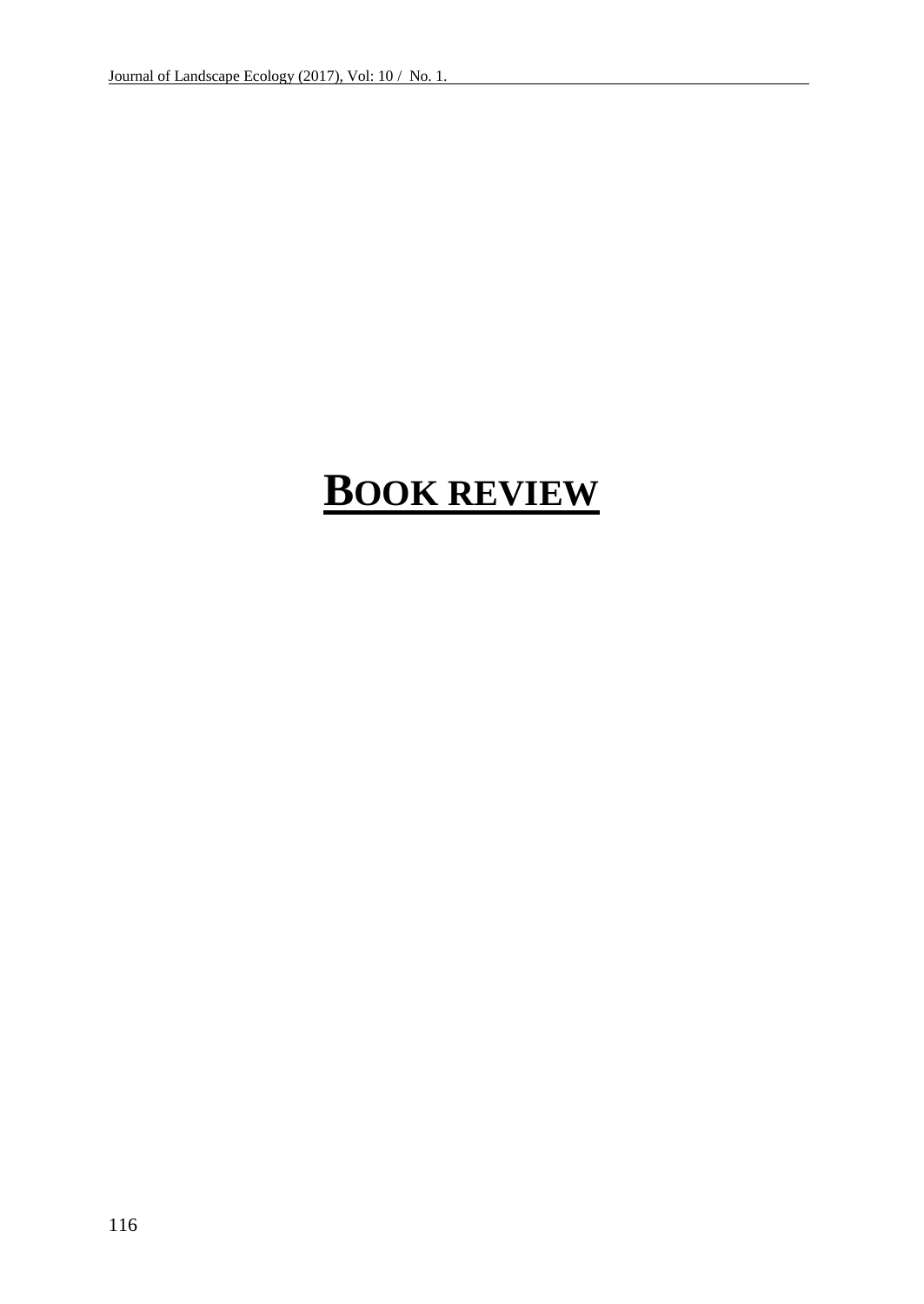**Rajakaruna N., Boyd R. S., Harris T. B. (Eds.): PLANT ECOLOGY AND EVOLUTION IN HARSH ENVIRONMENTS. –** Nova Science Publishers, New York. Paperback, 2016, 426 p., ISBN 978-1-63484-575-5.

We reviewed here several books connected with the harsh environments in cultural landscapes, mainly through metal-contaminated settings, saline soils of industrial waste products or power station´s deposits of ashes - all this in the context of restoration ecology of ecosystems (e. g., Kovář, 2013a, b, c). In numerous cases these special environments stand out as "islands" of unique landscape fragments and principles of the island biogeographical theory can be applied in such cases as well as principles of ecological succession in subsequent biotic communities in relation to biodiversity (Kovář, 2004). What strategies and adaptations do plants use to survive in these habitats? How did they occupy these habitats in the past - under evolution and/or speciation? How can these extremophiles be exploited for phytoremediation within extreme environments? The book demonstrates these questions and many others. It will be a key reference for students and researchers searching for limits of plant life in changing world.

Content of themes is illustrated by the following overview:

**Chapter 1**. Bedrock and Geochemical Controls on Extremophile Habitats (Dawn Cardace, D'Arcy R. Meyer-Dombard, Amanda A. Olsen and M. Niki Parenteau)

**Chapter 2**. The Ecology and Evolution of Mycorrhizal Fungi in Extreme Soils (Shannon Schechter and Sara Branco)

**Chapter 3**. Lichens on Metal-Rich Substrates (Sergio Enrico Favero-Longo, Università di Torino)

**Chapter 4**. Evolution of Salt Tolerance in Angiosperms: A Phylogenetic Approach (C. Haris Saslis-Lagoudakis, Camile Moray and Lindell Bromham)

**Chapter 5**. The Ecology, Assembly and Evolution of Gypsophile Floras (Michael J. Moore, Juan F. Mota, Norman A. Douglas, Hilda Flores Olvera and Helga Ochoterena)

**Chapter 6**. Physiological Adaptations of Plants to Serpentine Soil (Emily R. Palm and Elizabeth Van Volkenburgh)

**Chapter 7**. Ecology and Evolution of Plants in Arctic and Alpine Environments (Amy L. Breen, David F. Murray, Martha K. Raynolds, Ina Timling and Donald A. Walker)

**Chapter 8**. Drivers of Diversity in Evergreen Woody Plant Lineages Experiencing Canopy Fire Regimes in Mediterranean-Type Climate Regions (Michael C. Vasey and V. Thomas Parker)

**Chapter 9**. The Evolutionary Ecology and Genetics of Stress Resistance Syndrome (SRS) Traits: Revisiting Chapin, Autumn and Pugnaire (1993) (Eric J. B. von Wettberg, Jayanti Ray-Mukherjee, Nathan D'Adesky, Damian Nesbeth and Seeta Sistla)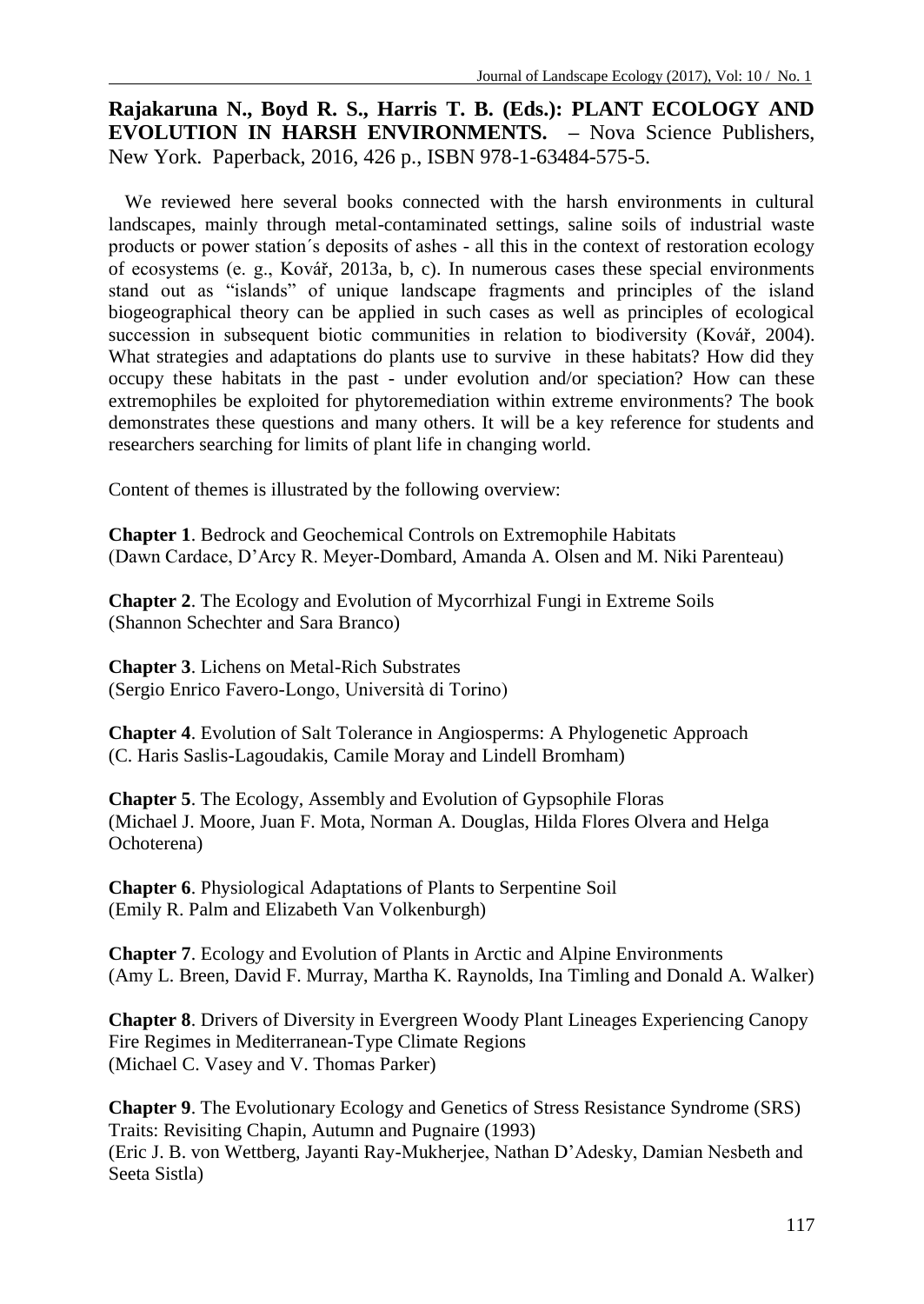**Chapter 10**. Ecology and Evolution of Metal-Hyperaccumulating Plants (Robert S. Boyd)

**Chapter 11**. Methods and Discoveries in the Pursuit of Understanding the Genetic Basis of Adaptation to Harsh Environments in *Mimulus* (Jessica P. Selby, Annie L. Jeong, Katherine Toll, Kevin M. Wright and David B. Lowry)

**Chapter 12**. Bryophytes: Survival in a Dry World through Tolerance and Avoidance (Dale H. Vitt, Barbara Crandall-Stotler and Andrew Wood)

**Chapter 13**. Climate Change and the Future of Edaphic Floras (Barbara Fernandez-Going)

**Chapter 14**. Conservation and Restoration of Chemically Extreme Edaphic Endemic Flora in the Western US (Ryan E. O'Dell)

**Chapter 15**. Phytoremediation and Phytomining: Using Plants to Remediate Contaminated or Mineralized Environments (Rufus L. Chaney, Roger D. Reeves, Ilya A. Baklanov, Tiziana Centofanti, C. Leigh Broadhurst, Alan J. M. Baker, Antony van der Ent and Richard J. Roseberg,)

**Chapter 16**. Synthesis and Future Directions: What Have Harsh Environments Taught Us about Ecology, Evolution, Conservation, and Restoration? (Nishanta Rajakaruna, Robert S. Boyd and Tanner B. Harris)

General subject matter is framed by Preface and Index.

Highly integrative approach prevails in many partial topics and the latest findings compose possibilities to conserve botanical life in extreme terrestrial habitats in all their diversification and assembly. Mechanisms of selectivity and creation of endemism by harsch life conditions is related to the Earth surface mosaic of diverse ecotopes. Thematic trajectory from the habitat position in alpine summits or inland deserts, habitats frequently disturbed by fire or floods to edaphic islands created by unique geologies or anthropogenic contamination is presented through the book. The role of bedrock geochemistry (serpentine outcrops, gypsum soils, metal-rich mine tailings, saline substrates) and soil evolutionary processes in generating extreme habitats is treated in the context of biology, ecology, and evolution of non-vascular and vascular plants, lichens, herbivores and pathogens, mycorrhizal fungi, and other beneficial microbes found in ecological extremes. The threat of climate change and other anthropogenic impacts as well as efforts to restore and protect extreme habitats with the unique organisms are included. Discussion of the uses of plant species found in extreme environments for agriculture and biotechnology is an interesting passage of the book. In spite of non-evenly covered subjects (based mainly on the roadmap into the scientific literature) anyone interested in how the world's terrestrial environments contribute to biological envelope of the Earth will find much to enrich their knowledge. *Pavel Kovář\**